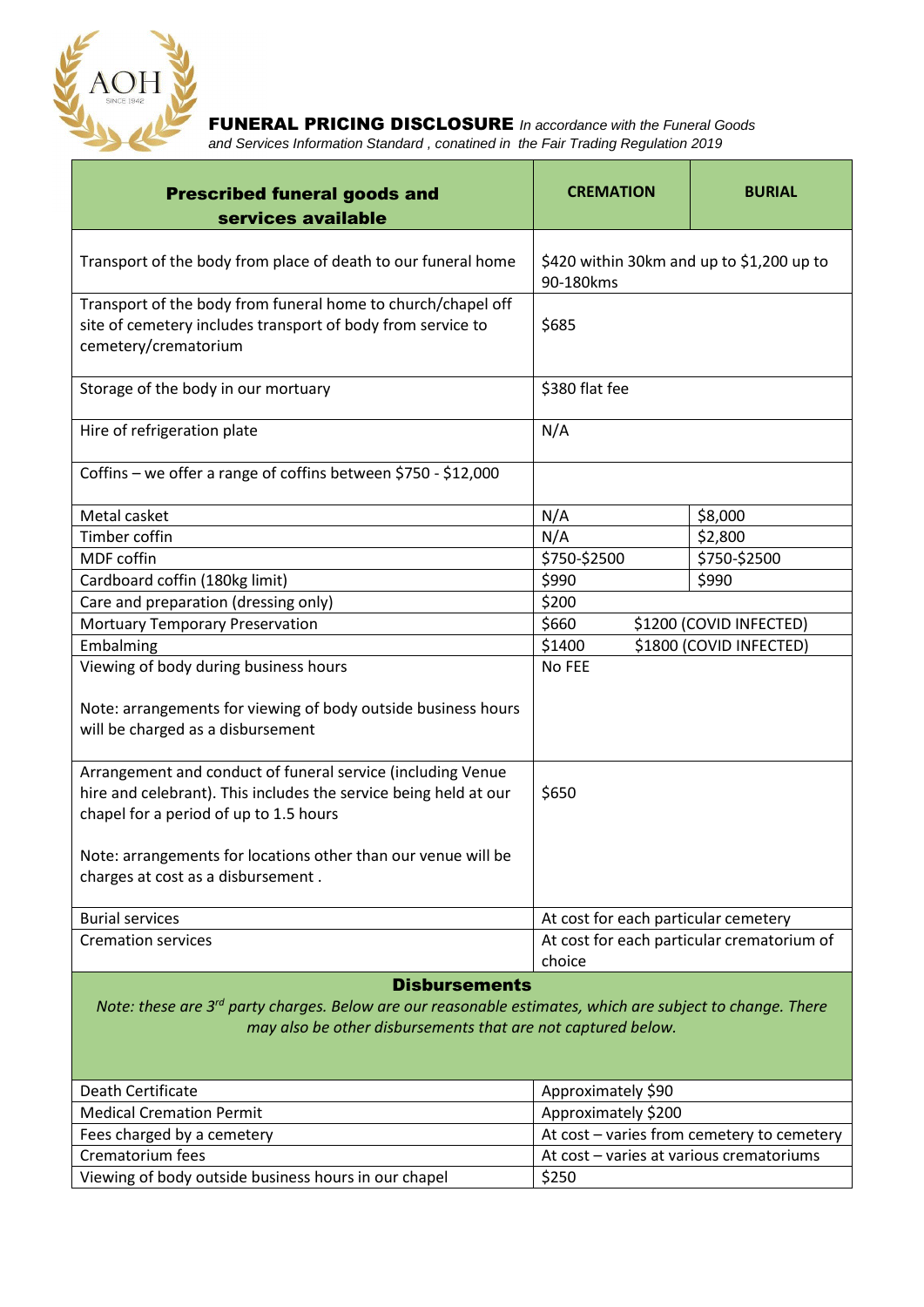| Viewing of body after business hours off site                                                                                                                                                                                                                                                                                                                                                                                                                   | \$750                                                        |  |
|-----------------------------------------------------------------------------------------------------------------------------------------------------------------------------------------------------------------------------------------------------------------------------------------------------------------------------------------------------------------------------------------------------------------------------------------------------------------|--------------------------------------------------------------|--|
| Newspaper notice between                                                                                                                                                                                                                                                                                                                                                                                                                                        | \$330 - \$920                                                |  |
| Family Limousine between                                                                                                                                                                                                                                                                                                                                                                                                                                        | \$770 - \$990 (\$150 per half hour after 3<br>hour flat fee) |  |
| Floral Casket Spray between                                                                                                                                                                                                                                                                                                                                                                                                                                     | $$220 - $990$                                                |  |
| Floral Tributes between                                                                                                                                                                                                                                                                                                                                                                                                                                         | $$132 - $550$                                                |  |
| <b>Funeral Packages</b><br><b>Least expensive packages</b>                                                                                                                                                                                                                                                                                                                                                                                                      |                                                              |  |
| Cremation - no funeral service - no attendance<br>This package includes our professional fee, the use of a<br>cremation capsule and does not include a funeral service.<br>Package covers transport form location of death with 30kms<br>and care and preparation of body prior to cremation.                                                                                                                                                                   | \$3,300.00                                                   |  |
| Standard funeral package - cremation<br>This package includes our professional fee, cremation at a<br>crematorium of choice in a basic composite board coffin.<br>Covers transport from location of death to our funeral home<br>(within 30km) care and preparation of the body (no<br>preservatives or mortuary treatment). Covers transportation of<br>body to crematorium, medical cremation permit, application to<br>Registry Office for death certificate | \$5,000.00                                                   |  |
| Standard funeral package - burial below ground<br>This package includes our professional fee, burial at a local<br>cemetery in a MDF flat lid coffin with a graveside service.<br>Package covers transport from location of death to our<br>mortuary (within 30km), preparation of body (no preservatives<br>or mortuary treatment). Transport from our funeral home to<br>cemetery. Application of certified death certificate from<br>Registry office         | \$8,500.00                                                   |  |
| Standard funeral package - above ground burial<br>This package includes our professional fees, basic solid wood<br>coffin, zinc liner, embalming of body, application of certified<br>death certificate from Registry Office, transport from location<br>of death to our funeral home, transport from our funeral home<br>to service, storage in our mortuary                                                                                                   | \$9,500.00                                                   |  |